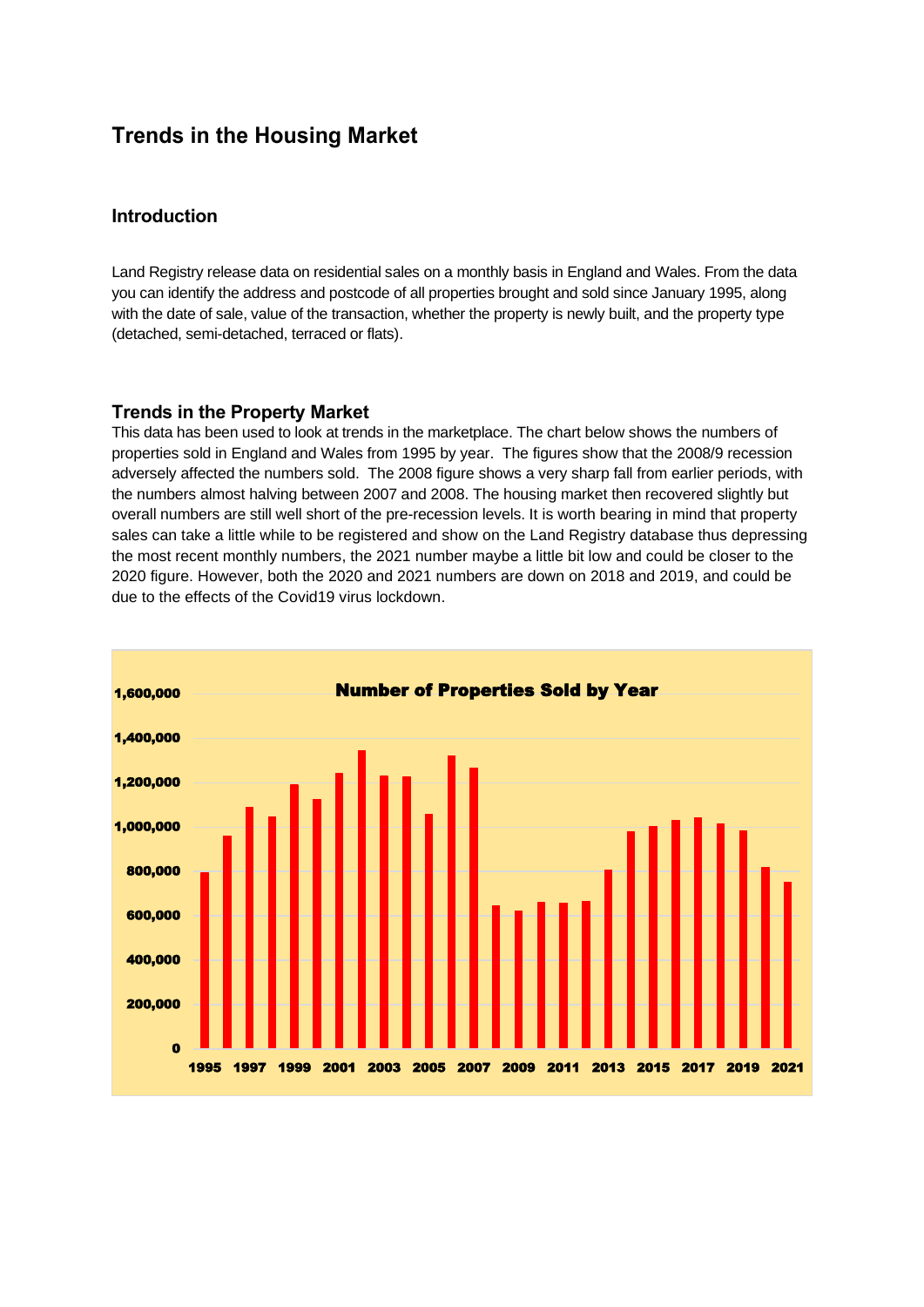There is also a strong cyclical trend. The following chart shows how the number of sales varies by the time of year with far fewer sales in the winter months. The spike in early 2016 can be attributed to changes in stamp duty. Even though there was a stamp duty holiday in England as the spike in June 2021 shows this was not enough to take the numbers back up to 2018 and 2019 levels.

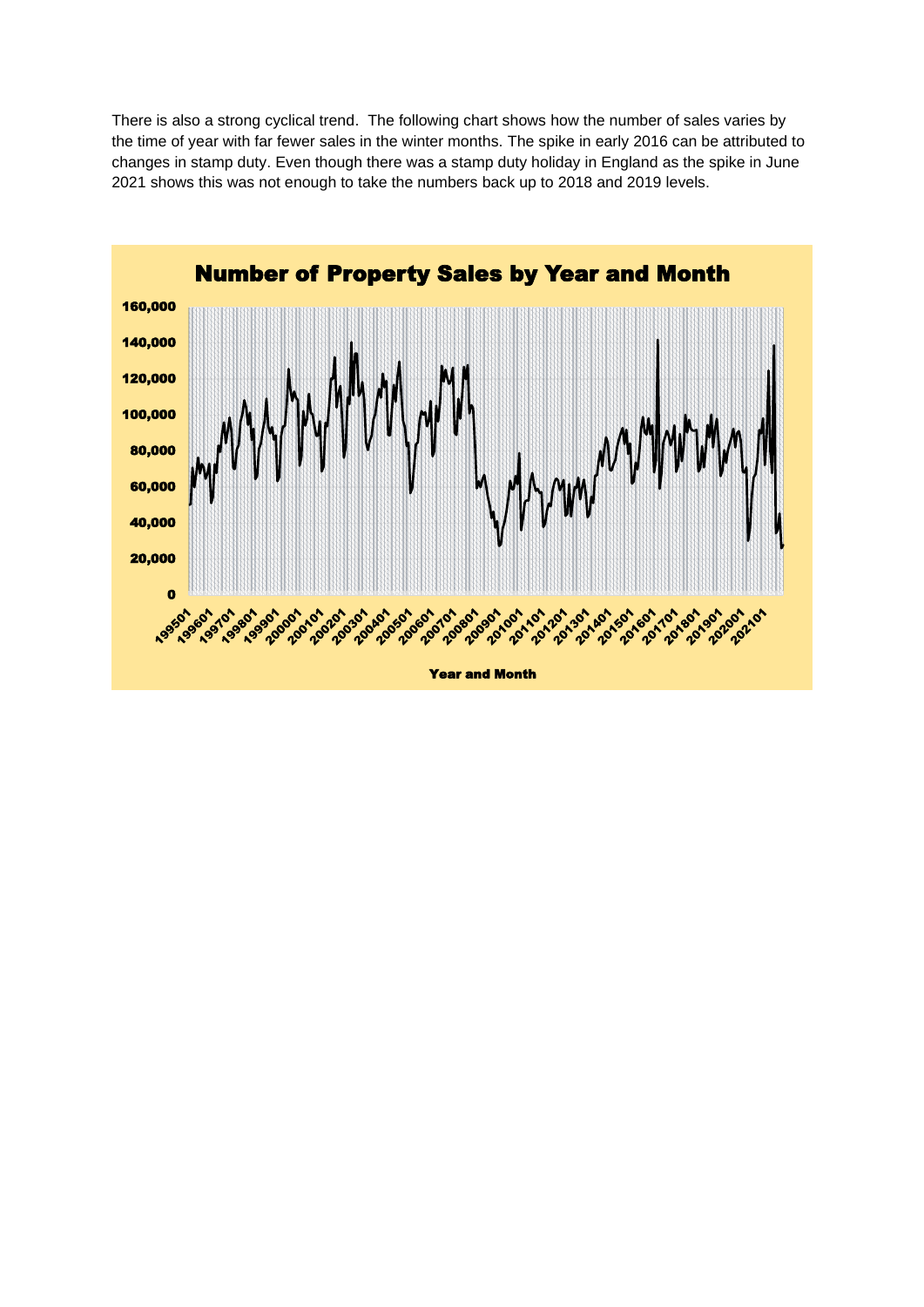When we look at the price paid for properties over the same period, a very different picture emerges. Property prices have been on an upwards trajectory for many years and the 2008/9 recession only had a small effect upon prices as the chart below shows. The collapse of the property market was more to do with volume rather than value. It is striking that whilst the number of sales has fallen in 2020/21 prices have not and appear to be on a very healthy upwards trajectory.

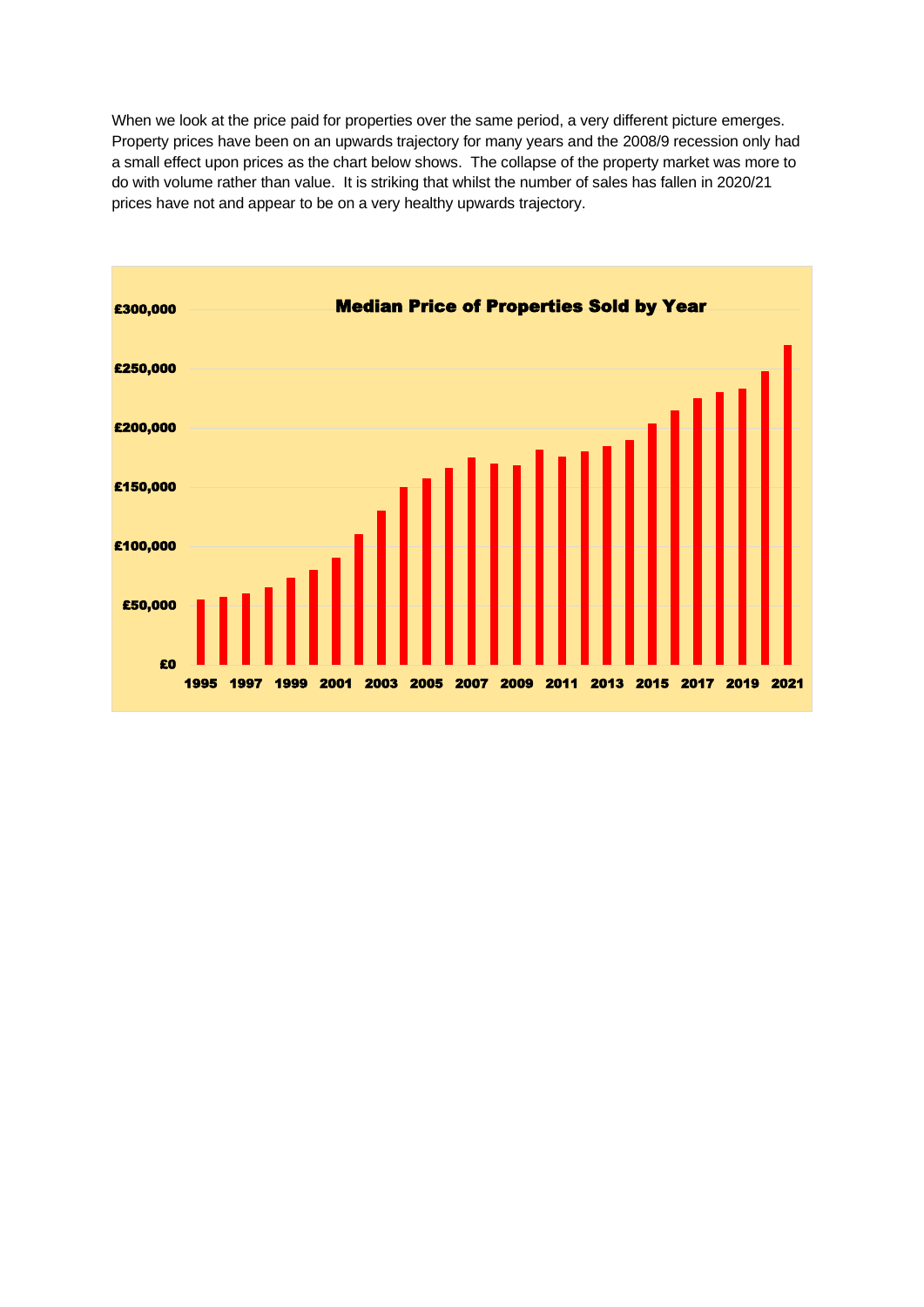The following chart shows how the median price paid varies by year and property type. Detached properties are more expensive than all other property types and the differences are consistent over time. It is noteworthy that much has been said about the pandemic leading to an urban exodus in search of space. Looking at median prices of flats and terraced properties in 2019,2020 and 2021 there is little to suggest any significant shift away from the overall upwards trend as prices have not fallen back.





The final two charts show the number of recent property sales and median values by region. The objective is to assess whether there has been a significant change in the regional patterns to see whether preferences for where we live have changed.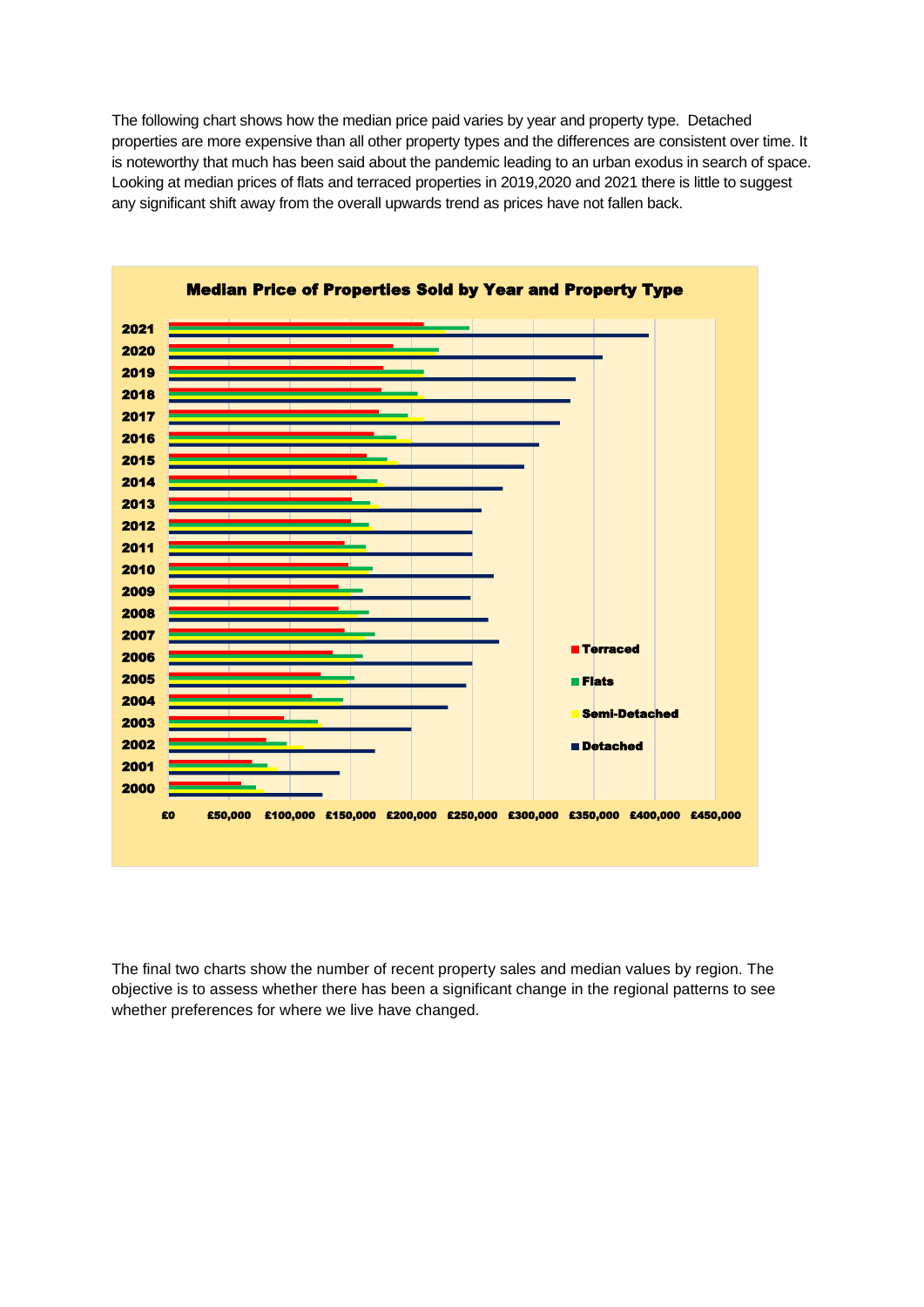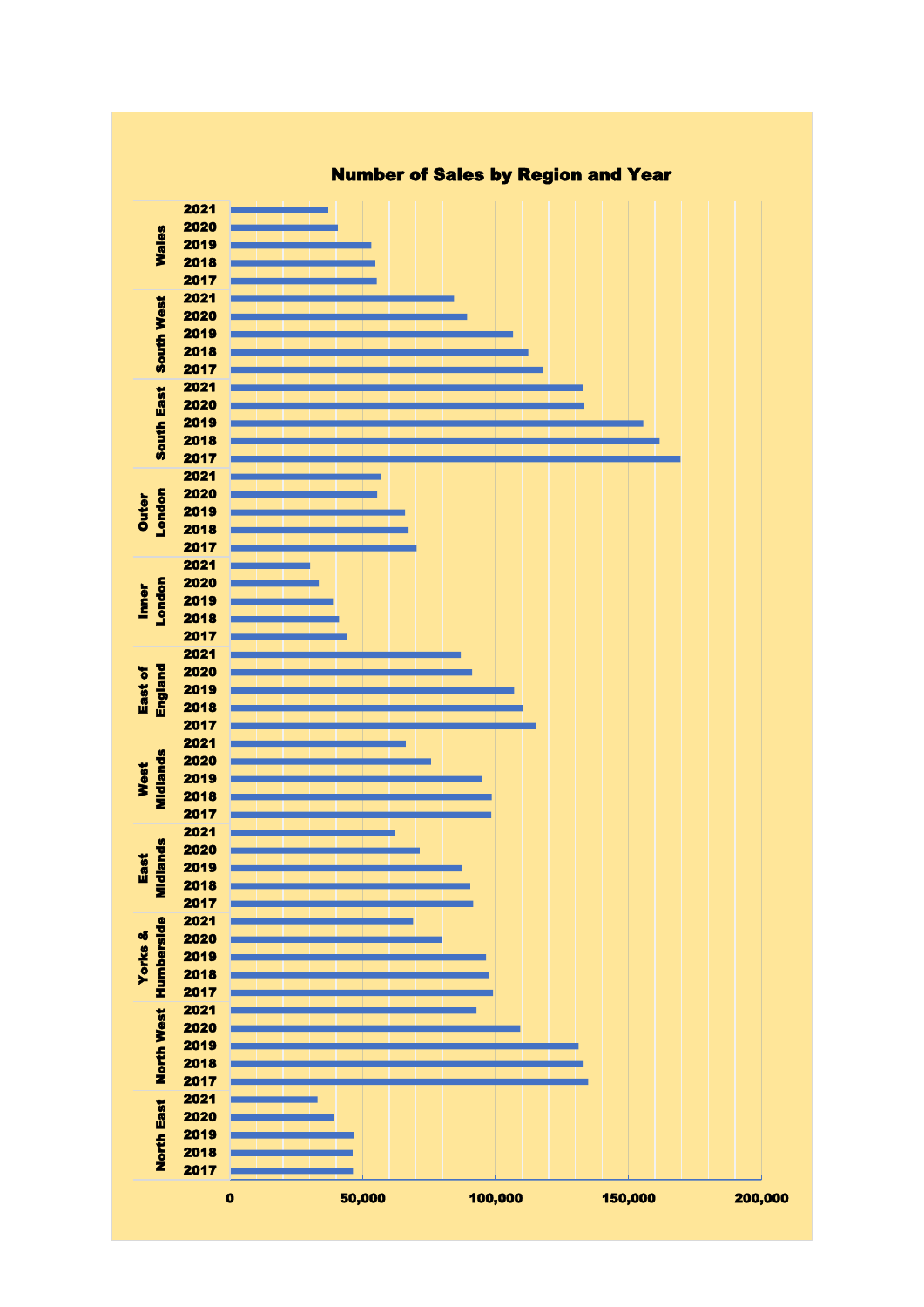